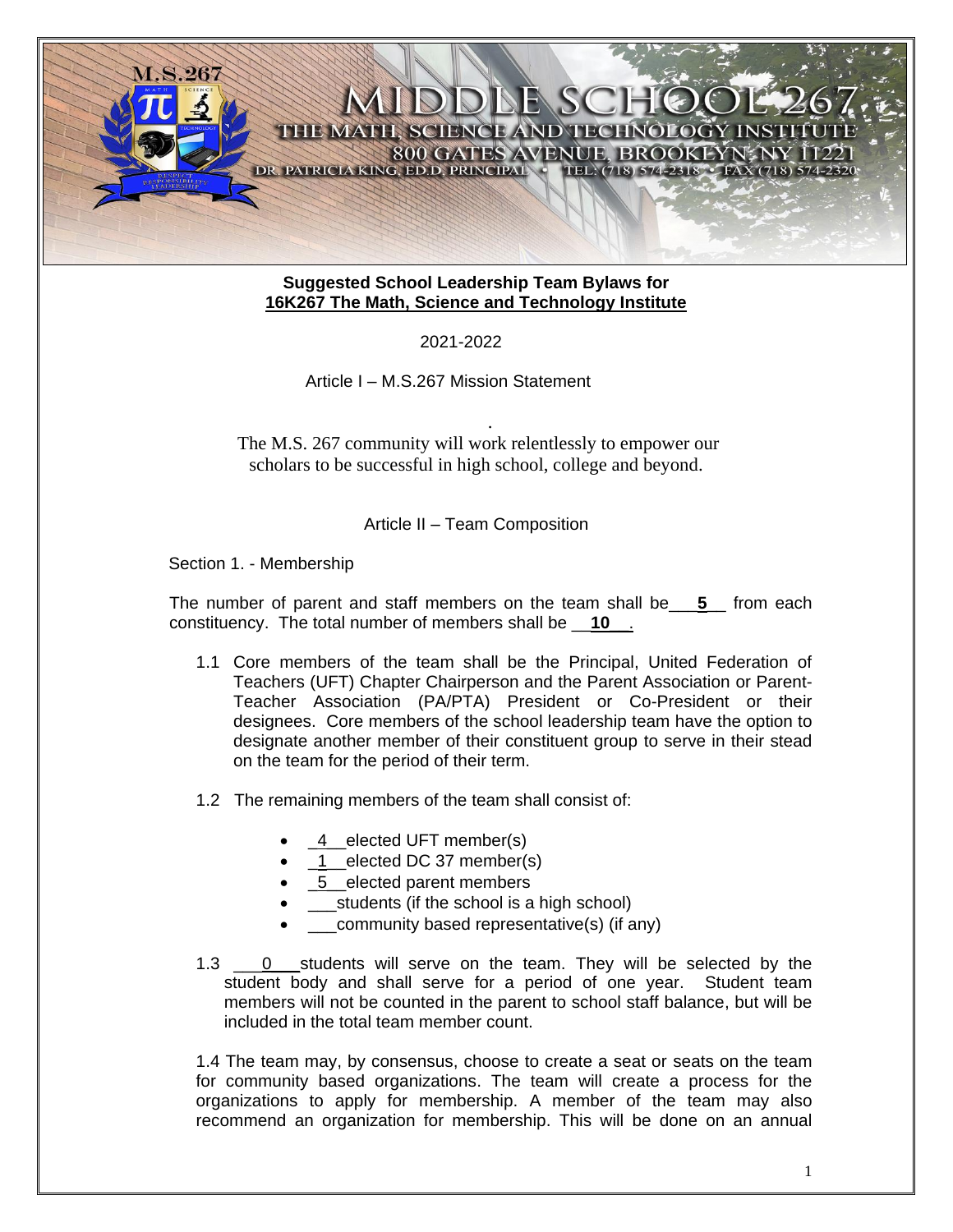basis. Team members representing these organizations will not be counted in the parent to school staff balance, but will be counted in the total team member count.

Section 2. – Organizational Structure:

- Chairperson or Co-Chairpersons
- Recorder
- Facilitator
- Financial Liaison
- Timekeeper
- Liaisons (link to all constituencies)

Section 3. – Length of Term

The length of term for team members (with the exception of student and core members) shall be two years, provided the team members is eligible to serve in accordance with the Chancellor's Regulation A-655. Team members may not serve for more than two consecutive terms. If no other willing, eligible candidate is identified for a particular team constituent group, the members may be elected for a third term, if the member is still eligible.

Section 4. – Selection and the Role of Chairperson

- 4.1 The Chairperson shall be elected by consensus of the team and shall serve for a period of\_**1**\_\_ year and until his/her successor is elected. If the team opts to elect Co-Chairpersons, they will share the role and responsibilities of Chairperson as outlined in these bylaws. The election shall take place at the September meeting.
- 4.2 The role of the Chairperson shall be to schedule meetings and ensure that team meetings are effectively organized; preside at all meetings; interface with the principal and core members; facilitate discussions during meetings; set meeting agendas in collaboration with other team members; coordinate team and subcommittee efforts; ensure that information is disseminated to all team members to guide their planning; ensure that members maintain their focus on educational issues; and secure all records of the team.

Section 5. – Selection and Roles of Additional Organization Structure Members

- 5.1 Additional Organization Structure members shall be elected by consensus of the team at the June meeting and shall serve for a period of\_\_**1**\_\_ year They are listed above in Section 2.
- 5.2 The Recorder shall keep an accurate, written record (minutes) of all team meetings, including member attendance; will distribute minutes to all members and post for the entire school community; prepare responses to correspondence addressed to the team; and assist with the preparation of meeting agendas.
- 5.3 The Facilitator shall advise the Chairperson and other team members on matters of Parliamentary Procedures. The Facilitator shall also assist in the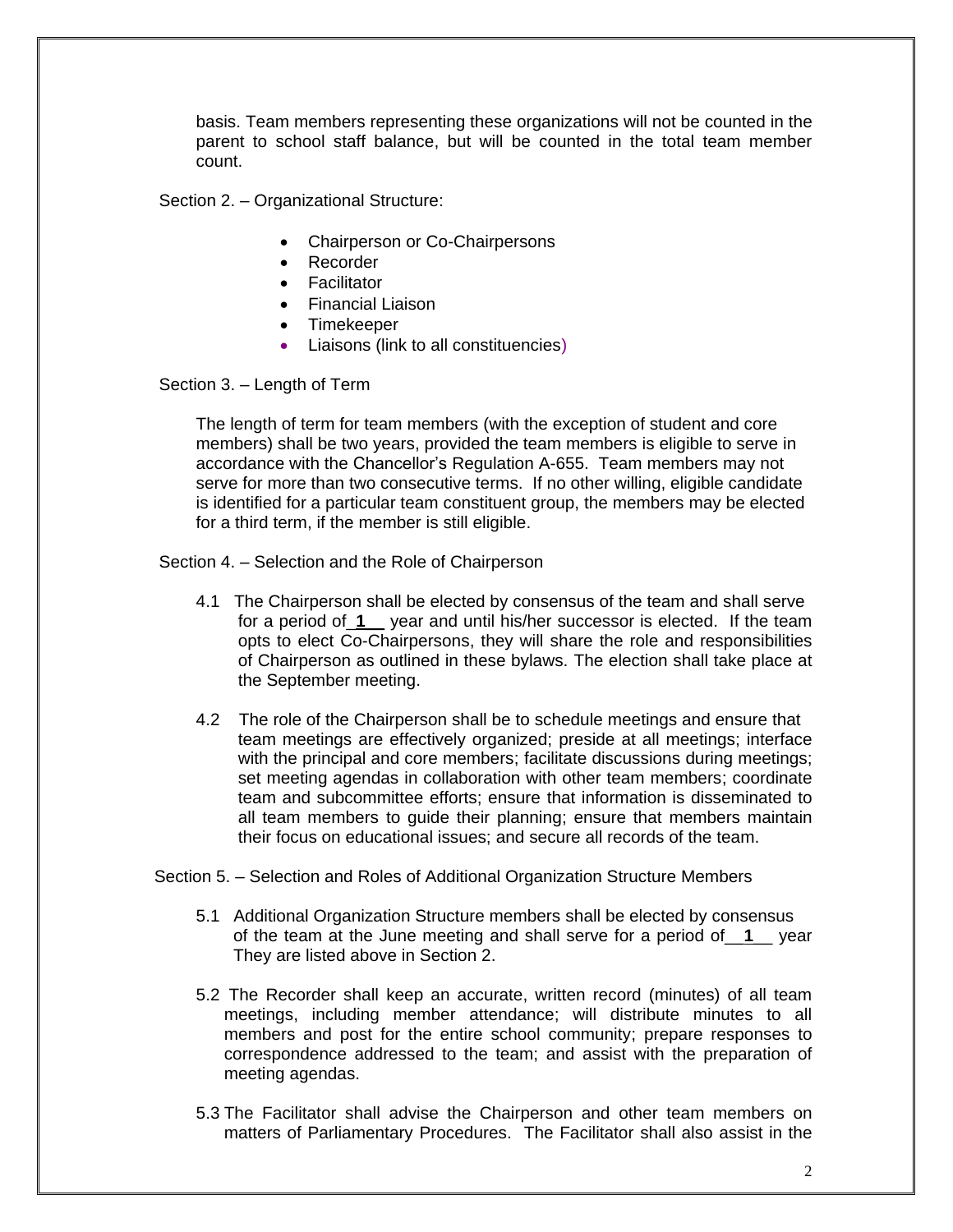interpretation of rules and procedural requirements and in the preparation for the proper handling of various agenda items within the day's order of business.

5.4 The Financial Liaison shall assume responsibility for the financial affairs of the team. He or she shall be responsible for maintaining on file attendance records for verification of member participation.

## Section 6. – Role and Responsibilities of Team Members

- 6.1 Team members, including those additional roles outlined in these bylaws, are responsible for: participating in the development and review of the Comprehensive Educational Plan (CEP); ensuring that the budget is aligned to support the CEP; working collaboratively with other team members by sharing their ideas and concerns and listening to the ideas and concerns of others; engaging in collaborative problem-solving and solution-seeking that will lead to consensus-based decisions that meet the needs of all students; sharing the views of their constituencies with the team; engaging in conflict resolution processes when necessary.
- 6.2 In addition, team members have the responsibility to: attend all team meetings; to identify concerns and issues to be discussed during SLT meetings; to review minutes and give feedback; chair and serve on team sub-committees; and to communicate effectively with their constituent groups.
- 6.3 The constituent groups on the School Leadership Team shall select their representatives for the C-30 Level I Committee subject to the manner proscribed in Chancellor's Regulation C-30.
- 6.4 School Leadership Team must consult with the school's Parent Association regarding the school uniform policy before taking a vote.

### Article III – Team Meetings

Section 1 – Schedule of Meetings

1.1 The minimum number of monthly meetings shall be ten. All meetings shall be held on the **fourth Thursday of each month** from **3:00 to 5:00 pm.** Additional meetings will be scheduled as needed either by the Chairperson. Meetings will be scheduled at a time that is most convenient for parent members on the team. Parent members will be polled each year to determine the time most convenient for team meetings.

1.2 Members who miss more than **two** consecutive meetings without rendering in writing a good and valid excuse will be subject to removal from the team.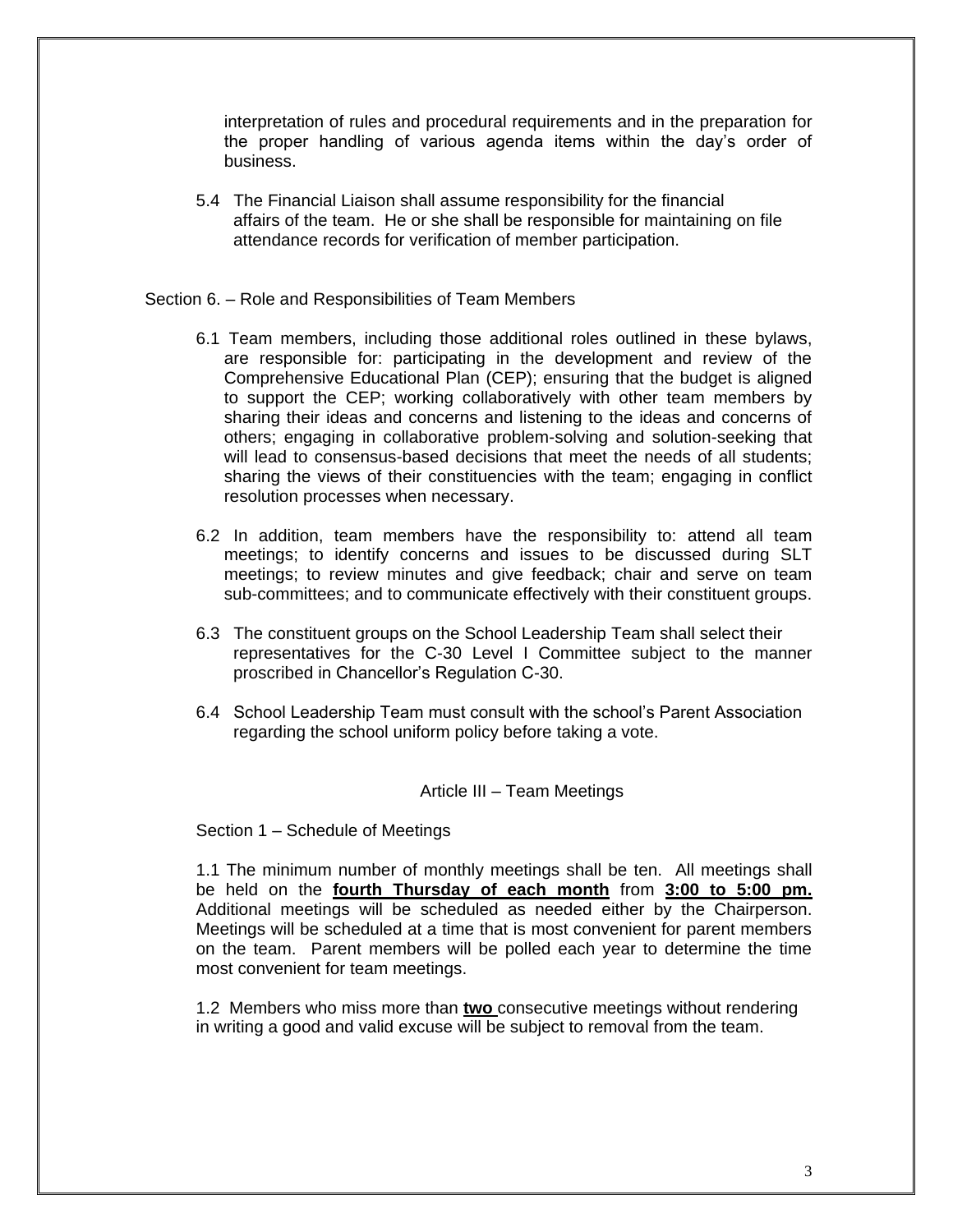#### Section 2 – Notice of Team Meetings

The team will establish a yearly calendar which shall be posted in the general office, front security desk, in the parent coordinator's office and on the SLT bulletin board at the beginning of each school year. The calendar shall be distributed at the first meeting of the parent association each year. The Chairperson or Liaison will remind members one week in advance by telephone or by written notice of all meetings.

### Section 3 – Meeting Attendance

- 3.1 The regularly scheduled team meetings will be open to members of the school community. The school community shall consist of parents of children currently attending the school, teachers, staff and liaisons to the school. Members of the school community who are not team members may request speaking time at meetings to discuss specific topics. All such requests must be submitted in writing to the Chairperson or Liaison at least a week in advance of scheduled meeting. Non-members are encouraged to bring issues of concern to their constituent representatives on the team prior to team meetings. Requests for topics of discussion should be submitted in writing at least one week in advance of the meeting date.
- 3.2 Team members are expected to attend all meetings. If team members are unable to attend the meeting, they should contact the Chairperson in advance of the meeting.

Section 4 – Quorum

A majority of SLT members which must include representation from each constituent group, shall constitute a quorum. Each constituent group shall be responsible for ensuring that their group is adequately represented at each meeting.

Section 5 – Order of Business

Call to Order Reading and Approval of the Minutes Sub-Committee Reports Old Business Agenda Items New Business Agenda Items Creation of Agenda for Next Meeting Adjournment

### Article IV – Team Member Elections

To ensure that all members of the school community shall have the opportunity to participate and encourage the broadest possible participation, parents and staff will be elected by their own constituent group in an election that is widely advertised, with reasonable advance notice, open to all members of the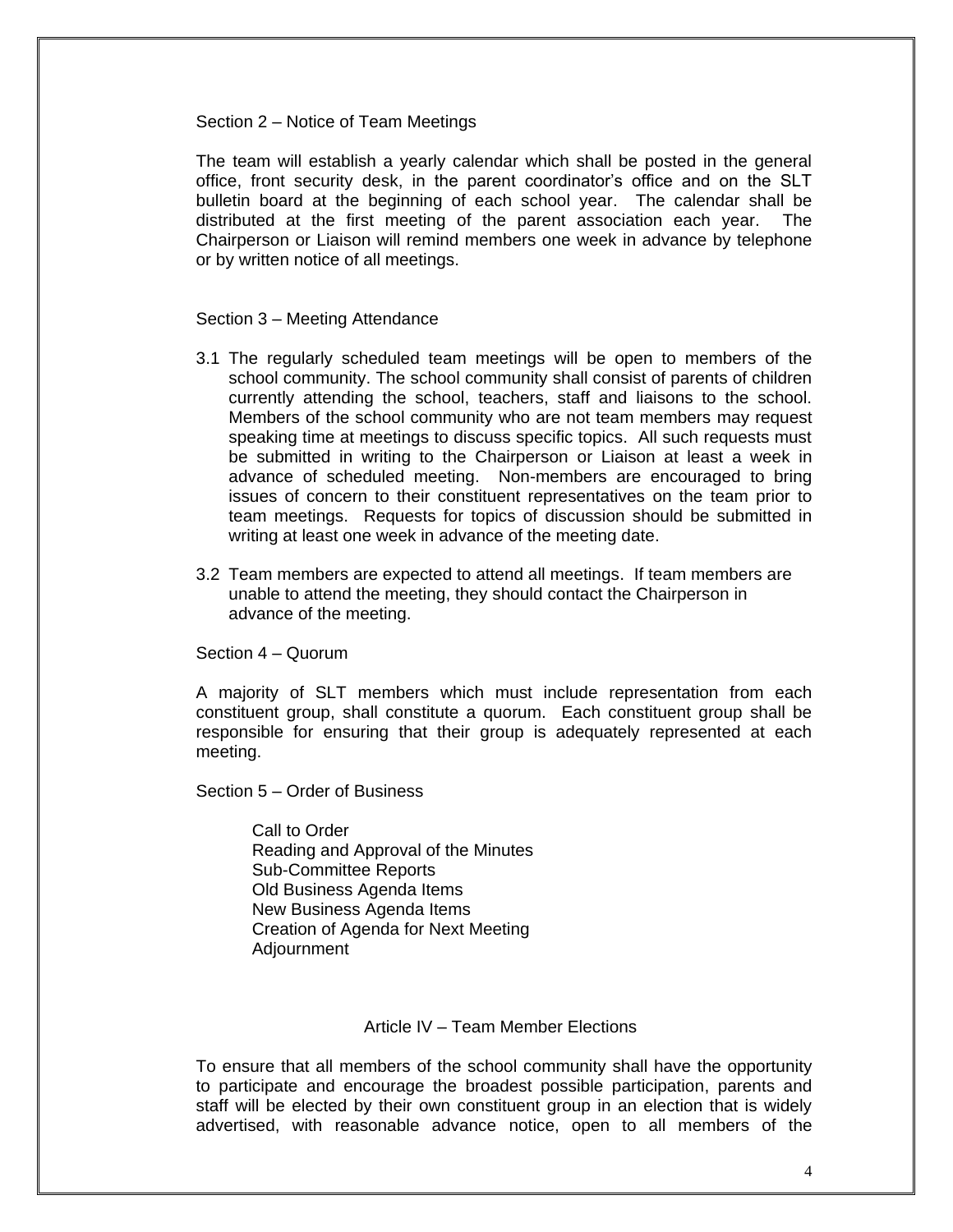constituent group and in a way that is public and perceived fair and unbiased. PA/PTA elections for parent member representatives must allow for a minimum of ten calendar days notice.

In the event of a resignation, termination of eligibility or loss of team membership due to removal, an election to fill these vacancies will be held by the appropriate constituent group prior to the next scheduled team meeting. Team members elected to fill vacancies shall be eligible to serve until the completion of that term.

## Article V – Removal of a Team Member

Team members who fail to attend **2** consecutive meetings; and/or fail to perform their roles and responsibilities as outlined in these bylaws; and/or behave in a manner during meetings that is disruptive and undermines the work of the team will be removed by consensus of the remaining team members.

The process for removing a team member shall require that the team have a quorum of members present; that they reach consensus (consensus will be defined as a unanimous agreement to support the decision made by the team) in their decision to remove the member; and when the member resigns or is removed the vacancy will be advertised to the appropriate constituent group and an election will be held in accordance with these bylaws. The member shall be officially notified in writing by the team of its decision. The letter shall include the reason for the removal and the member's right to appeal the decision. The letter shall be signed by the Chairperson or Co-Chairpersons and shall be sent by registered return receipt mail delivery to ensure proper notification and receipt.

#### Article VI – Decision-Making

The team will develop methods for engaging in a collaborative problem-solving and solution seeking that will lead to consensus-based decisions and, when necessary, effective conflict resolution strategies.

Consensus, defined as reaching an agreement acceptable to all of the team members will be the team's primary decision-making tool.

In the spirit of meaningful collaborative decision-making, should an issue arise resulting in an impasse due to the non-agreement on the part of one team member the team will table the issue for one meeting. The dissenting team member will prepare a brief statement of interest and present their views at the beginning of the next meeting. The entire team will then work toward consensus on the issue during the meeting. If consensus still cannot be reached, the team should contact the appropriate Regional Support personnel for further assistance.

In cases where an urgent or time-sensitive decision must be made and the entire team cannot be consulted or reach consensus, the team must contact the appropriate Regional Support personnel for further assistance.